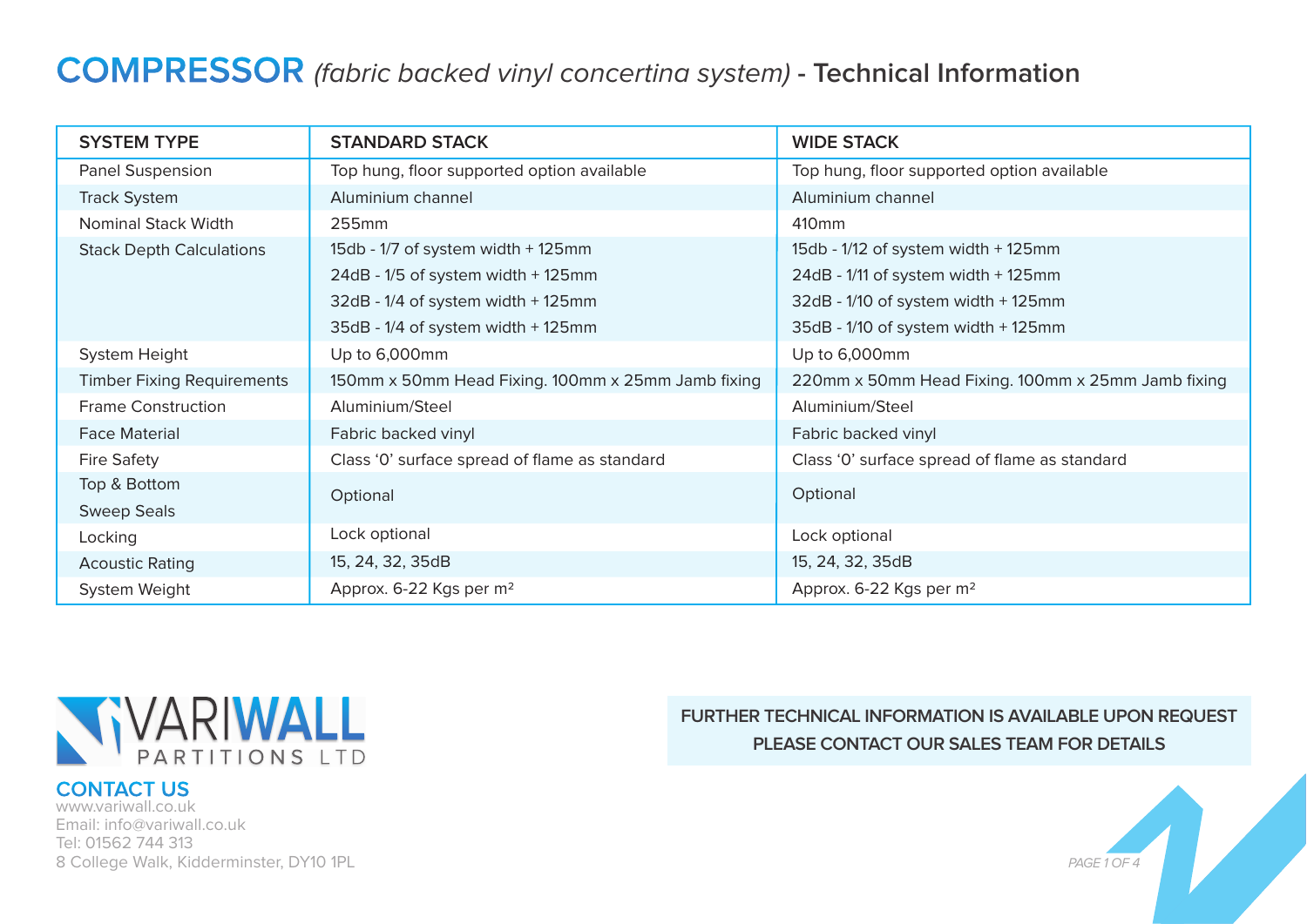## **COMPRESSOR Stacking Options**

**SINGLE WING STACK BI-PARTING STACK**





## **COMPRESSOR Acoustic Information**

| <b>ACOUSTIC RATING</b><br>(dB Rw) | <b>APPROXIMATE PANEL WEIGHT</b><br>(Kgs per m <sup>2</sup> ) |
|-----------------------------------|--------------------------------------------------------------|
| 15                                | 6                                                            |
| 24                                | 10                                                           |
| 32                                | 18                                                           |
| 35                                | 22                                                           |

Sound reduction dB ratings are often quoted from labratory test results which are misleading in respect of final performance values. They are merely useful for initial specification purposes. Independant on-site tests as carried out by Variwall Partitions Limited are recommended as in-situ results will differ from labratory test certification and are therefore the only true guide to achievable sound attenuation.

Please note that we are available to provide sound certificates upon request.



### **CONTACT US**

www.variwall.co.uk Email: info@variwall.co.uk Tel: 01562 744 313 8 College Walk, Kidderminster, DY10 1PL **FURTHER TECHNICAL INFORMATION IS AVAILABLE UPON REQUEST PLEASE CONTACT OUR SALES TEAM FOR DETAILS**

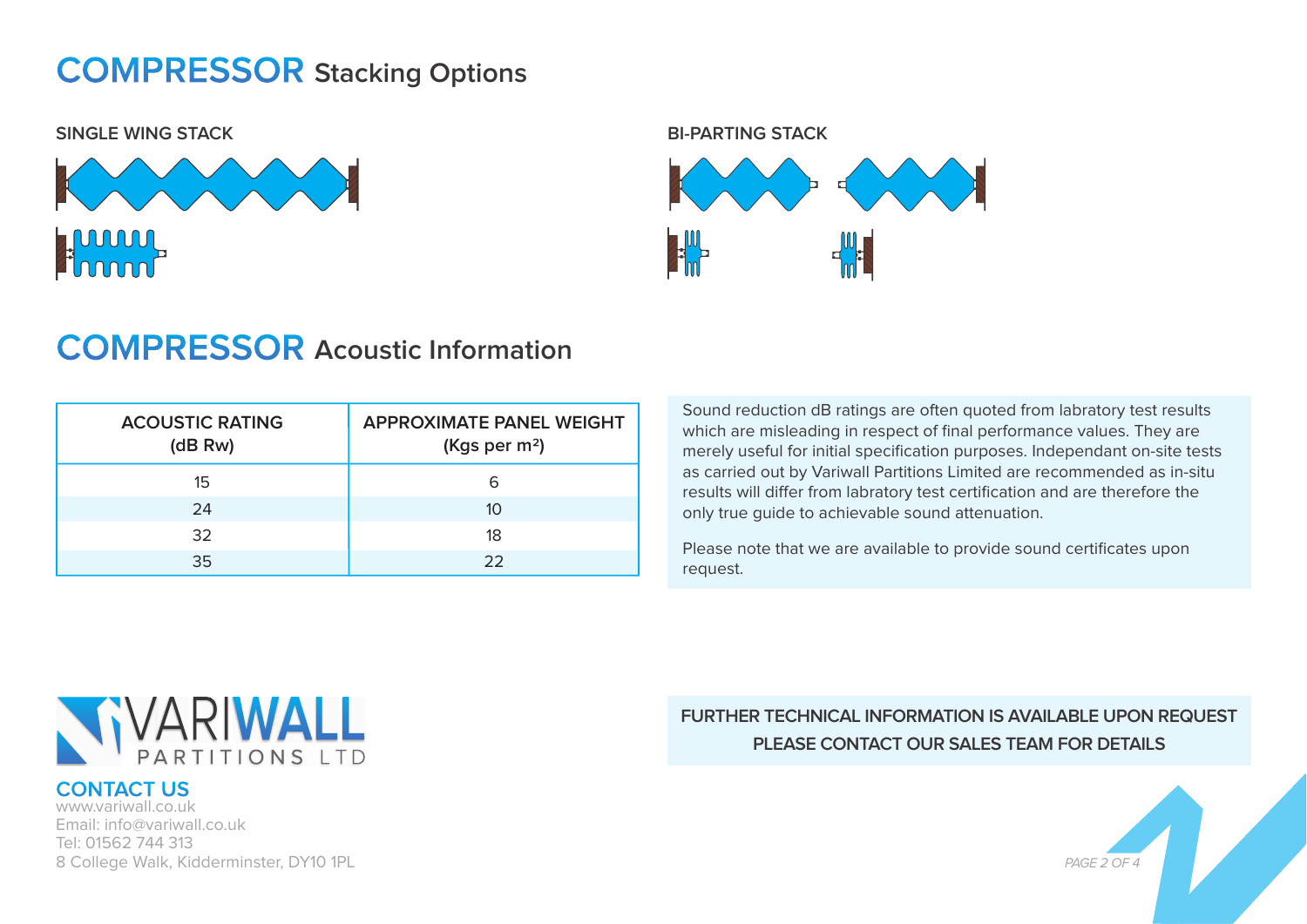# **COMPRESSOR Fixing Details**



HEAD TRACK DETAIL





35







The Variwall Partitions COMPRESSOR system is a predominantly top hung system although it may be floor supported if required. This system is very lightweight (the 15dB option weighs just 6Kgs per m2) and is easily fitted to a timber surrounding frame.

The stacking arrangements are mostly either single wing - stacking to one side or bi-parting stacking to both sides. However, floating wings and curved partitions are also possible with the system.

# **COMPRESSOR Colours**



### **FURTHER TECHNICAL INFORMATION IS AVAILABLE UPON REQUEST PLEASE CONTACT OUR SALES TEAM FOR DETAILS**



A R TITIONS  $1TD$ 

### **CONTACT US**

www.variwall.co.uk Email: info@variwall.co.uk Tel: 01562 744 313 8 College Walk, Kidderminster, DY10 1PL